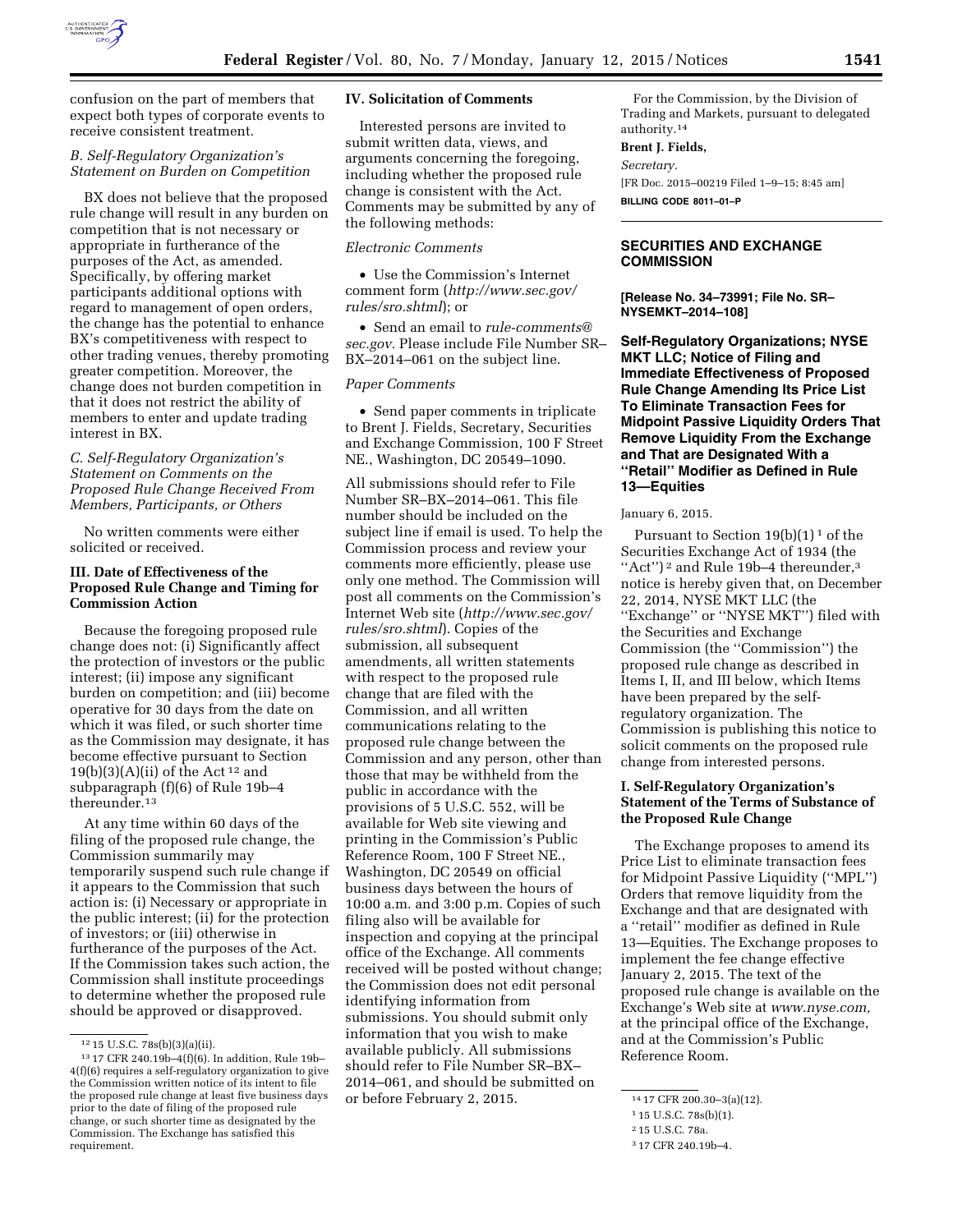### **II. Self-Regulatory Organization's Statement of the Purpose of, and Statutory Basis for, the Proposed Rule Change**

In its filing with the Commission, the self-regulatory organization included statements concerning the purpose of, and basis for, the proposed rule change and discussed any comments it received on the proposed rule change. The text of those statements may be examined at the places specified in Item IV below. The Exchange has prepared summaries, set forth in sections A, B, and C below, of the most significant parts of such statements.

### *A. Self-Regulatory Organization's Statement of the Purpose of, and the Statutory Basis for, the Proposed Rule Change*

#### 1. Purpose

The Exchange proposes to amend its Price List to eliminate transaction fees for MPL Orders that remove liquidity from the Exchange and that are designated with a ''retail'' modifier as defined in Rule 13—Equities (''Rule 13''). The Exchange proposes to implement the fee change effective January 2, 2015.

For securities priced \$1.00 or greater, the Exchange currently charges a fee of \$0.0028 per share for all MPL Orders 4 that remove liquidity from the NYSE MKT. For non-ETP securities traded pursuant to unlisted trading privileges (''UTP'') priced at \$1.00 or greater, the Exchange currently charges a fee of \$0.0030 for all MPL Orders that remove liquidity from the Exchange. For ETPs traded pursuant to UTP, the Exchange currently charges a fee of \$0.0029 for all MPL Orders that remove liquidity from the Exchange. The Exchange proposes to eliminate the fee for MPL Orders that remove liquidity from the Exchange that are designated with a ''retail'' modifier as defined in Rule 13.

To be eligible for the proposed pricing for MPL Orders, an MPL Order would need to meet the requirements to be designated as ''retail'' pursuant to Rule 13. An order designated as ''retail'' under Rule 13 is an agency or riskless principal order that meets the criteria of Financial Industry Regulatory Authority, Inc. Rule 5320.03 and that (1) originates from a natural person and (2) is submitted to the Exchange by a member organization, provided that no change is made to the terms of the order with respect to price or side of market and the order does not originate from a

trading algorithm or any other computerized methodology.5

To submit an order with a "retail" modifier, a member or member organization must submit an attestation, in a form prescribed by the Exchange, that substantially all orders submitted as ''retail'' will qualify as such. Further, Rule 13 requires a member organization to have written policies and procedures reasonably designed to assure that it will only designate orders as "retail" if all requirements are met.<sup>6</sup> In addition, a member organization would be required to designate such MPL Order as ''retail'' pursuant to Rule 13.7

The Exchange proposes to retain the fee for MPL Orders that remove liquidity from the Exchange but that are not designated with a ''retail'' modifier at the current rates. The proposed amended Price List would distinguish MPL Orders that remove liquidity and that are designated as ''retail'' under Rule 13, which would not be charged a fee, from MPL Orders that remove liquidity and that are not designated as ''retail'' under Rule 13, and which would continue to be charged the existing fee for MPL Orders that take liquidity. The Exchange proposes to make comparable amendments to the Price List relating to pricing applicable to Floor broker executions of MPL Orders.

The proposed change is not otherwise intended to address any other issues, and the Exchange is not aware of any problems that members and member organizations would have in complying with the proposed change.

<sup>6</sup> Such written policies and procedures require the member organization to (1) exercise due diligence before entering a ''retail'' order to assure that entry as a ''retail'' order is in compliance with the applicable requirements, and (2) monitor whether orders entered as ''retail'' orders meet the applicable requirements. If a member organization represents ''retail'' orders from another brokerdealer customer, the member organization's supervisory procedures must be reasonably designed to assure that the orders it receives from such broker-dealer customer that it designates as ''retail'' orders meet the definition of a ''retail'' order. The member organization must (i) obtain an annual written representation, in a form acceptable to the Exchange, from each broker-dealer customer that sends it orders to be designated as ''retail'' orders that entry of such orders as ''retail'' orders will be in compliance with the applicable requirements; and (ii) monitor whether its brokerdealer customer's ''retail'' order flow meets the applicable requirements.

7Currently, a member organization may designate an order as ''retail'' either by means of a specific tag in the order entry message, as with other order modifiers, or by designating a particular member or member organization mnemonic used at the Exchange as a ''retail mnemonic.''

#### 2. Statutory Basis

The Exchange believes that the proposed rule change is consistent with Section  $6(b)$  of the Act, $8$  in general, and furthers the objectives of Sections  $6(b)(4)$  and  $6(b)(5)$  of the Act,<sup>9</sup> in particular, because it provides for the equitable allocation of reasonable dues, fees, and other charges among its members, issuers and other persons using its facilities and does not unfairly discriminate between customers, issuers, brokers or dealers.

The Exchange believes that removing a fee for MPL Orders that remove liquidity from the Exchange and that are designated as ''retail'' is reasonable because it will encourage the submission of orders that meet the requirements to be designated as ''retail'' to the Exchange, thus enhancing order execution opportunities for all participants, but specifically retail investors. The ''retail'' modifier under Rule 13 along with its pricing is designed to incentivize the submission of additional retail order flow to a public market like the Exchange.10 Moreover, the Exchange believes that markets and price discovery optimally function through the interactions of diverse flow types, and also believes that growth in internalization has required differentiation of retail order flow from other order flow types. As the Exchange has previously noted, a significant percentage of the orders of individual investors are executed overthe-counter.11 The Exchange accordingly further believes that the proposed change is reasonable because it would contribute to maintaining or increasing the proportion of retail flow in Exchange-listed securities that are executed on a registered national securities exchange, rather than executing in off-exchange venues.

Finally, the Exchange notes that while the proposed price change would treat retail order flow differently from order flow submitted by other market participants, such segmentation would not be inconsistent with Section 6(b)(5)

10Securities Exchange Act Release Nos. 72252 (May 27, 2014), 79 FR 31368 (June 2, 2014) (SR– NYSEMKT–2014–46) (introduction of ''retail'' modifier under Rule 13).

11Securities Exchange Act Release Nos. 71878 (April 4, 2014), 79 FR 19936 (April 10, 2014) (SR– NYSEMKT–2014–25); *see also* Securities Exchange Act Release No. 34–73702 (Nov. 28, 2014), 79 FR 72049, 72051 (Dec. 4, 2014) (order approving NASDAQ OMX BX Retail Price Improvement Program and noting that most marketable retail order flow is executed in the over-the-counter markets, pursuant to bilateral agreements, without ever reaching a public exchange) (''BX Retail Approval Order'').

<sup>4</sup>MPL Order is defined in Rule 13 as an undisplayed limit order that automatically executes at the mid-point of the protected best bid or offer (''PBBO'').

<sup>5</sup>An order designated as ''retail'' under Rule 13 is separate and distinct from a ''Retail Order'' within the Retail Liquidity Program under Rule 107C. The proposed rule change solely concerns orders designated as ''retail'' pursuant to Rule 13.

<sup>8</sup> 15 U.S.C. 78f(b).

<sup>9</sup> 15 U.S.C. 78f(b)(4) and (5).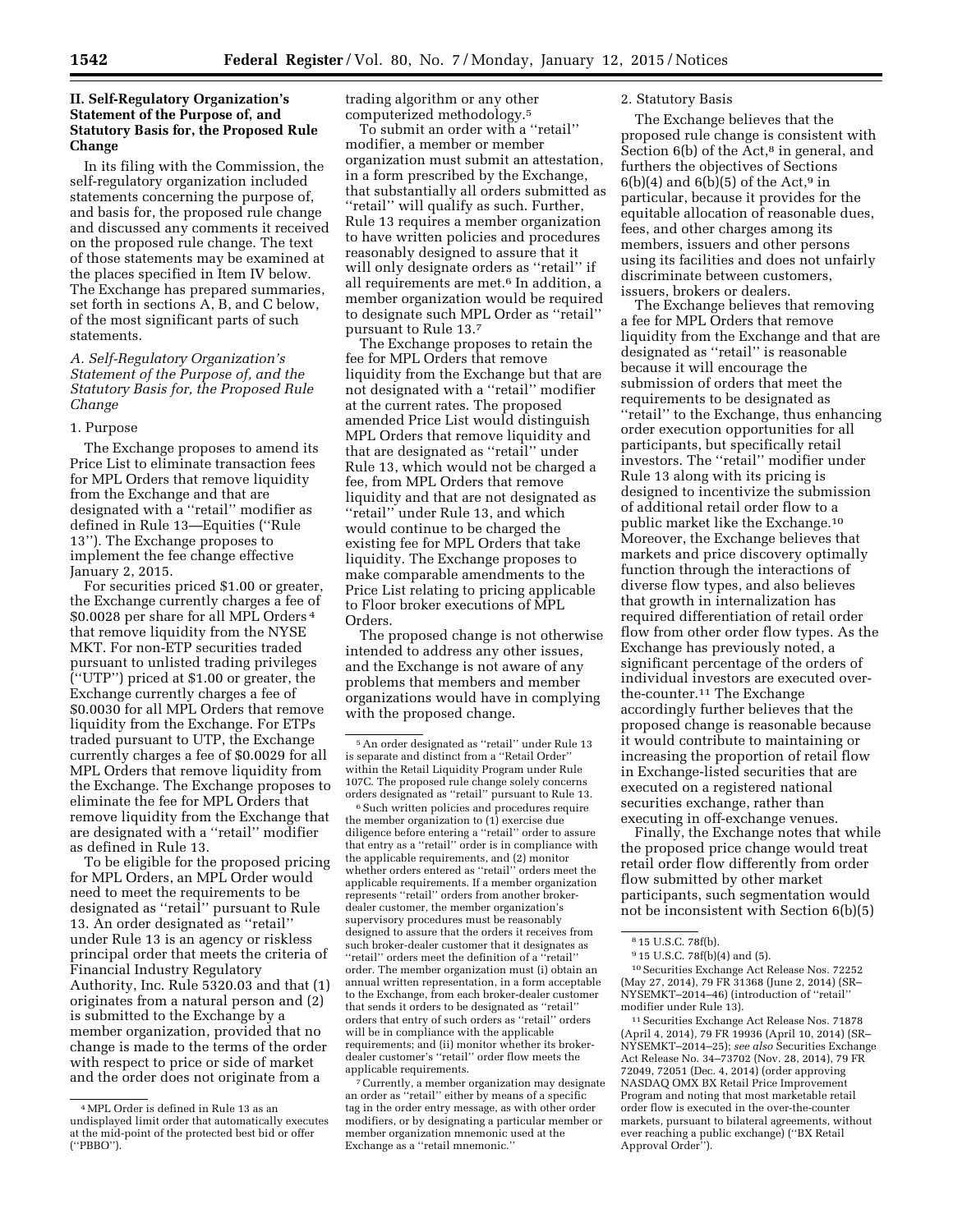of the Act,12 which requires that the rules of an exchange are not designed to permit unfair discrimination. The Commission has previously recognized that the markets generally distinguish between retail investors, whose orders are considered desirable by liquidity providers because such retail investors are presumed on average to be less informed about short-term price movements, and professional traders, whose orders are presumed on average to be more informed.13 The Commission has further recognized that, because of this distinction, liquidity providers are generally inclined to offer price improvement to less informed retail orders than to more informed professional orders.14 The Exchange believes that the differentiation proposed herein is not designed to permit unfair discrimination, but instead is reasonably designed to attract retail flow to the Exchange, while helping to ensure that retail investors benefit from the better price that liquidity providers are willing to give their orders. The Exchange believes that the proposed increase of retail order flow to the Exchange might also create a desirable opportunity for institutional investors to interact with retail order flow that they are not able to reach currently. The Exchange therefore believes that the proposed change would further promote a competitive process around retail executions such that retail investors would receive better prices than they currently do through bilateral internalization arrangements. The Exchange believes that the transparency and competitiveness of the proposed rule change on an exchange market would result in better prices for retail investors.15 The proposed change is also equitable and not unfairly discriminatory because it would contribute to investors' confidence in the fairness of their transactions and because it would benefit all investors by

13*See* BX Retail Approval Order at 72051. 14 *Id.* 

*[Trader.aspx?id=PriceListTrading2,](http://nasdaqtrader.com/Trader.aspx?id=PriceListTrading2)* and EDGX Exchange Fee Schedule, available at *[http://](http://www.directedge.com/trading/EDGXFeeSchedule.aspx) [www.directedge.com/trading/](http://www.directedge.com/trading/EDGXFeeSchedule.aspx)*

increasing the liquidity pool and potential for price-improving executions at the Exchange.

The proposed change is also equitable and not unfairly discriminatory because the ability to designate MPL Orders as ''retail'' is available equally to all similarly situated members and member organizations that submit qualifying orders and satisfy the other related, existing requirements.

The Exchange believes that it is subject to significant competitive forces, as described below in the Exchange's statement regarding the burden on competition.

For the foregoing reasons, the Exchange believes that the proposal is consistent with the Act.

# *B. Self-Regulatory Organization's Statement on Burden on Competition*

In accordance with Section 6(b)(8) of the Act,16 the Exchange believes that the proposed rule change would not impose any burden on competition that is not necessary or appropriate in furtherance of the purposes of the Act. Instead, the Exchange believes that the proposed change would increase competition among execution venues and encourage additional execution opportunities on the Exchange. For the same reasons, the proposed change also would not impose any burden on competition among market participants. The Exchange believes that while it is the first to offer orders with a ''retail'' modifier the ability to take at the mid-point for free through MPL Orders, providing significant price improvement, the proposed change also permits the Exchange to compete with other markets, including NASDAQ, which does not charge but provides a credit for designated Retail Orders that take liquidity in Retail Liquidity Provider programs,17 as well as over-the-counter trading that offers mid-point executions at low fees.

Finally, the Exchange notes that it operates in a highly competitive market in which market participants can readily favor competing venues if they deem fee levels at a particular venue to be excessive or rebate opportunities available at other venues to be more favorable. In such an environment, the Exchange must continually adjust its fees and rebates to remain competitive with other exchanges and with alternative trading systems that have been exempted from compliance with the statutory standards applicable to

17*See* Securities Exchange Act Release Nos. 70860 (November 13, 2013), 78 FR 69512 (November 19, 2013) (SR–NASDAQ–2013–138).

exchanges. Because competitors are free to modify their own fees and credits in response, and because market participants may readily adjust their order routing practices, the Exchange believes that the degree to which fee changes in this market may impose any burden on competition is extremely limited. As a result of all of these considerations, the Exchange does not believe that the proposed changes will impair the ability of member organizations or competing order execution venues to maintain their competitive standing in the financial markets.

### *C. Self-Regulatory Organization's Statement on Comments on the Proposed Rule Change Received From Members, Participants, or Others*

No written comments were solicited or received with respect to the proposed rule change.

### **III. Date of Effectiveness of the Proposed Rule Change and Timing for Commission Action**

The foregoing rule change is effective upon filing pursuant to Section  $19(b)(3)(A)$ <sup>18</sup> of the Act and subparagraph (f)(2) of Rule 19b–4 19 thereunder, because it establishes a due, fee, or other charge imposed by the Exchange.

At any time within 60 days of the filing of such proposed rule change, the Commission summarily may temporarily suspend such rule change if it appears to the Commission that such action is necessary or appropriate in the public interest, for the protection of investors, or otherwise in furtherance of the purposes of the Act. If the Commission takes such action, the Commission shall institute proceedings under Section 19(b)(2)(B) 20 of the Act to determine whether the proposed rule change should be approved or disapproved.

# **IV. Solicitation of Comments**

Interested persons are invited to submit written data, views, and arguments concerning the foregoing, including whether the proposed rule change is consistent with the Act. Comments may be submitted by any of the following methods:

#### *Electronic Comments*

• Use the Commission's Internet comment form (*[http://www.sec.gov/](http://www.sec.gov/rules/sro.shtml) [rules/sro.shtml](http://www.sec.gov/rules/sro.shtml)*); or

• Send an email to *[rule-comments@](mailto:rule-comments@sec.gov) [sec.gov](mailto:rule-comments@sec.gov)*. Please include File Number SR–

<sup>12</sup> 15 U.S.C. 78f(b)(5).

<sup>15</sup>*See, e.g.,* Securities Exchange Act Release No. 67347 (July 3, 2012), 77 FR 40673, 40680 (July 10, 2012) (SR–NYSEAmex–2011–84) (order approving adoption of Retail Liquidity Program on a pilot basis). The Exchange notes that other markets offer separate non-tier and tiered pricing for retail orders, *see* NASDAQ Price List, available at *[http://](http://nasdaqtrader.com/Trader.aspx?id=PriceListTrading2) [nasdaqtrader.com/](http://nasdaqtrader.com/Trader.aspx?id=PriceListTrading2)*

*[EDGXFeeSchedule.aspx,](http://www.directedge.com/trading/EDGXFeeSchedule.aspx)* as well as retail price improvement pricing for ''Retail Orders'' that remove displayed liquidity or mid-point peg liquidity. *See* BATS BYX Exchange Fee Schedule, available at *[http://cdn.batstrading.com/resources/](http://cdn.batstrading.com/resources/regulation/rule_book/BATS-Exchanges_Fee_Schedules.pdf) regulation/rule*\_*[book/BATS-Exchanges](http://cdn.batstrading.com/resources/regulation/rule_book/BATS-Exchanges_Fee_Schedules.pdf)*\_*Fee*\_ *[Schedules.pdf](http://cdn.batstrading.com/resources/regulation/rule_book/BATS-Exchanges_Fee_Schedules.pdf)* [sic].

<sup>16</sup> 15 U.S.C. 78f(b)(8).

<sup>18</sup> 15 U.S.C. 78s(b)(3)(A). 19 17 CFR 240.19b–4(f)(2). 20 15 U.S.C. 78s(b)(2)(B).